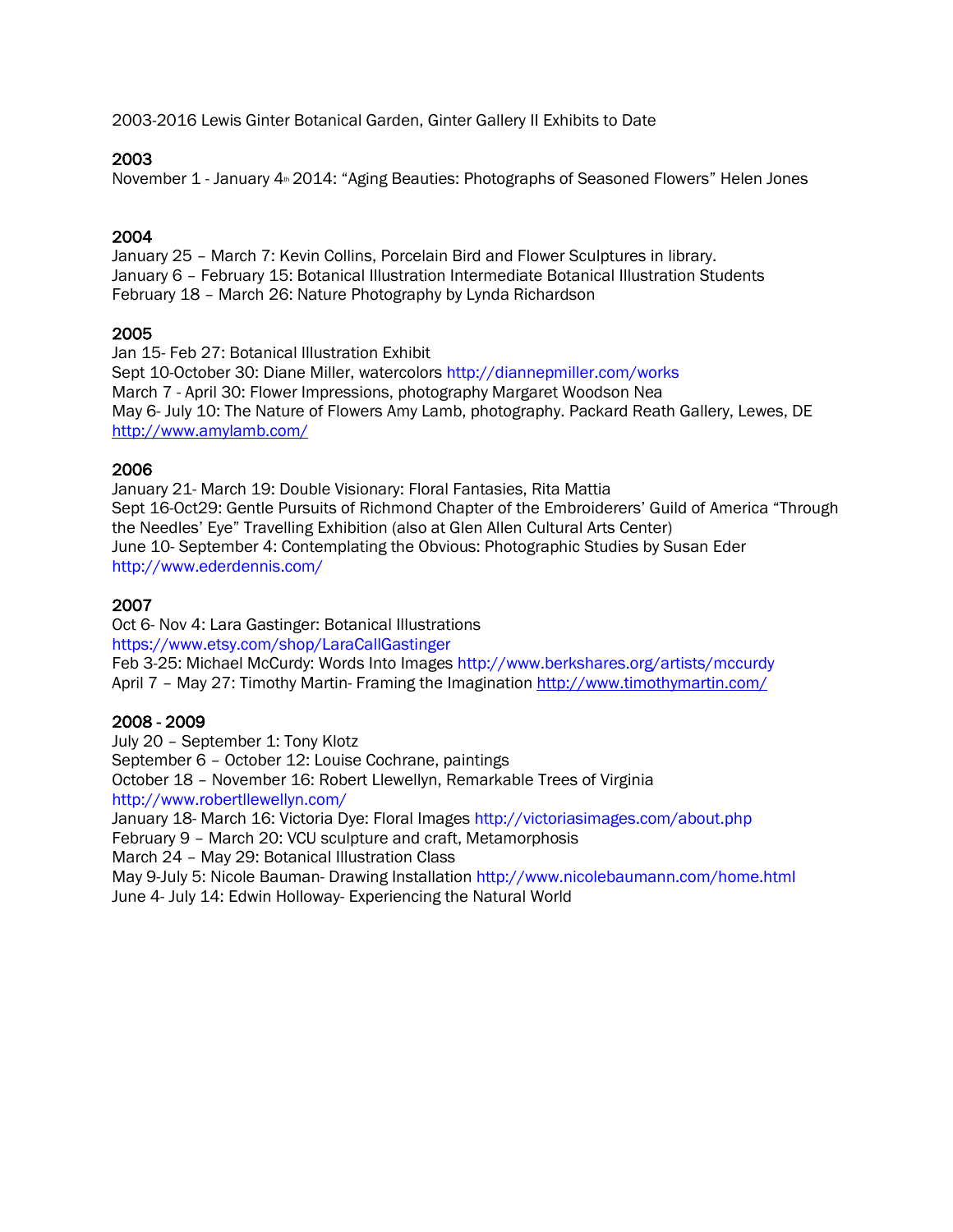#### 2009 - 2010

July 11 – September 6: Jeweled Treasures: Shadowboxes by Laura Garrett September 13 – November 22: A Year in the Garden: Paintings of Lewis Ginter Botanical Garden by Andras Bality http://www.andrasbality.com/

GardenFest: November 27, 2009 – January 11, 2010: Hans Godo Frabel- Flower sculptures http://www.frabel.com/news/frabel-lewis-ginter-botanical-garden

January 30 – March 28: Genesis Chapman, "Genus Loci: New Drawings and Prints" http://genesischapman.com/

April 3 – May 23: "Flora: Prints and Drawings" Kris Iden: http://www.krisiden.com/

May 29 – July 11: Robin Braun http://robinbraunart.com/

July 19 – Sept. 6: Jon Philip Sheridan, photography http://www.jonphillipsheridan.com/ September 12 – November 20: Botanical Art+Illustration Group Exhibit November 22- January 11: Lynda Richardson Photos

<http://www.lyndarichardsonphotography.com/lyndarichardsonphotography.com/Welcome.html>

# 2011

Jan15-Mar 6: Mary Vaux Walcott prints

March 12-April 24 Selections from Reichenbachia

April 30- July 31: Patrick Dougherty- Stickwork http://www.stickwork.net/

May 2-June 30: Tenley Beasley- Wilde+Willow http://www.tenleybeazleyart.com/

Aug 6- Sept 18: Louise Cochrane, new work

Sept 30-Nov 11: tree seeds: fiber art by Nancy G Cook http://www.nancygcook.com/portfolio.htm Nov 25- Jan 9: McCauley Honeysuckle Baskets in library

# 2012

Jan 12- March 3: Robert Llewellyn: Seeing Trees http://www.robertllewellyn.com/ March 10- April 21: Reichenbachia

April 28- June 3: Biennial Exhibit of work by LGBG Advanced Botanical Illustration Students June10-Oct14: Laura Garrett: butterfly shadow boxes

Nov 21-Jan 7: Asian garden, east meets west. Trees in garden, library exhibits

# 2013

January 12 – February 10: Wildflower Photographs by Jackie Labovitz http://www.baileylabovitz.com/

February 16 – March 31 Photographs by Hal Horwitz, Selections from the Reichenbachia: The Orchid King / curated by Erica Borey

Feb. 16 – March 31: Plant Hunters' Story panels & Wardian Case display, Library

March 1 – 31: Nature Journaling: Library

April 6 – June 8 Photo collages by Joan Rosenstein.

http://www.joanrosenstein.com/portfolios/ginter/index.html

June 15 – October 13 Nancy Blum: Butterflies<http://www.nancyblum.com/>